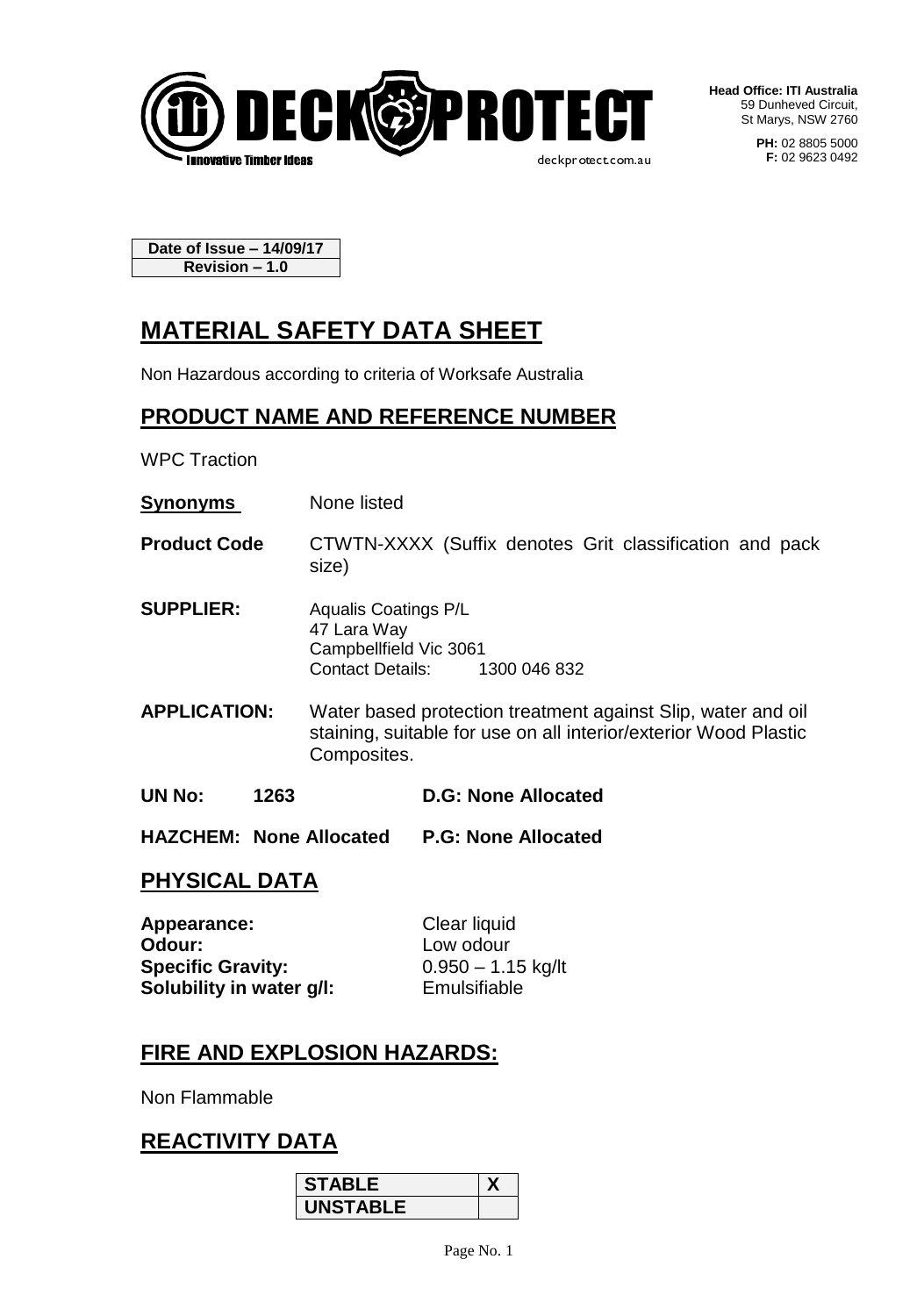#### **Materials to avoid:** Strong oxidizing agents

#### **Hazardous Decomposition Products:** Carbon dioxide and monoxide.

#### **HAZARDOUS POLYMERISATION:** Will not occur

#### **INGREDIENTS**

| % Composition by wt       | $0 - 1$ | $1 - 10$ | $10 - 30$ | $30 - 60$ | >60 | <b>CAS RN</b> | <b>TWA PPM</b> |
|---------------------------|---------|----------|-----------|-----------|-----|---------------|----------------|
| Emulsion (non-Hazardous)  |         |          |           |           |     |               |                |
| Inert pigment/fillers     |         |          |           |           |     |               |                |
| Butoxy ethanol            |         |          |           |           |     | 111-76-2      | 25             |
| Non-hazardous ingredients |         |          |           |           |     |               |                |

## **HEALTH HAZARD DATA**

#### **Not applicable**

#### **EFFECTS OF EXPOSURE**

- **EYES:** May cause eye irritation.
- **SKIN:** May cause slight skin irritation after prolonged or repeated exposure.
- **INHALATION:** May cause slight irritation in rare cases.
- **INGESTION:** Gastrointestinal irritation may cause nausea, pain and vomiting. Vomit entering the lungs by aspiration may cause potentially lethal chemical pneumonitis.

#### **FIRST AID**

- **EYES:** Flush eyes with water for at least 15 minutes. Ensure irrigation under both eyelids is achieved. Transport patient to hospital or doctor if required. Do not attempt to remove contact lenses, this should only be undertaken by skilled personnel.
- **SKIN:** Remove contaminated clothing. Wash affected areas thoroughly with soap and water. If irritation occurs seek medical attention.
- **INHALATION:** Move patient to fresh air away from contamination source and remove contaminated clothing. If irritation persists seek medical attention.
- **INGESTION:** If swallowed do not induce vomiting. Wash mouth with water. Give water to drink to dilute stomach contents. If vomiting occurs, place victim's head downward, head lower